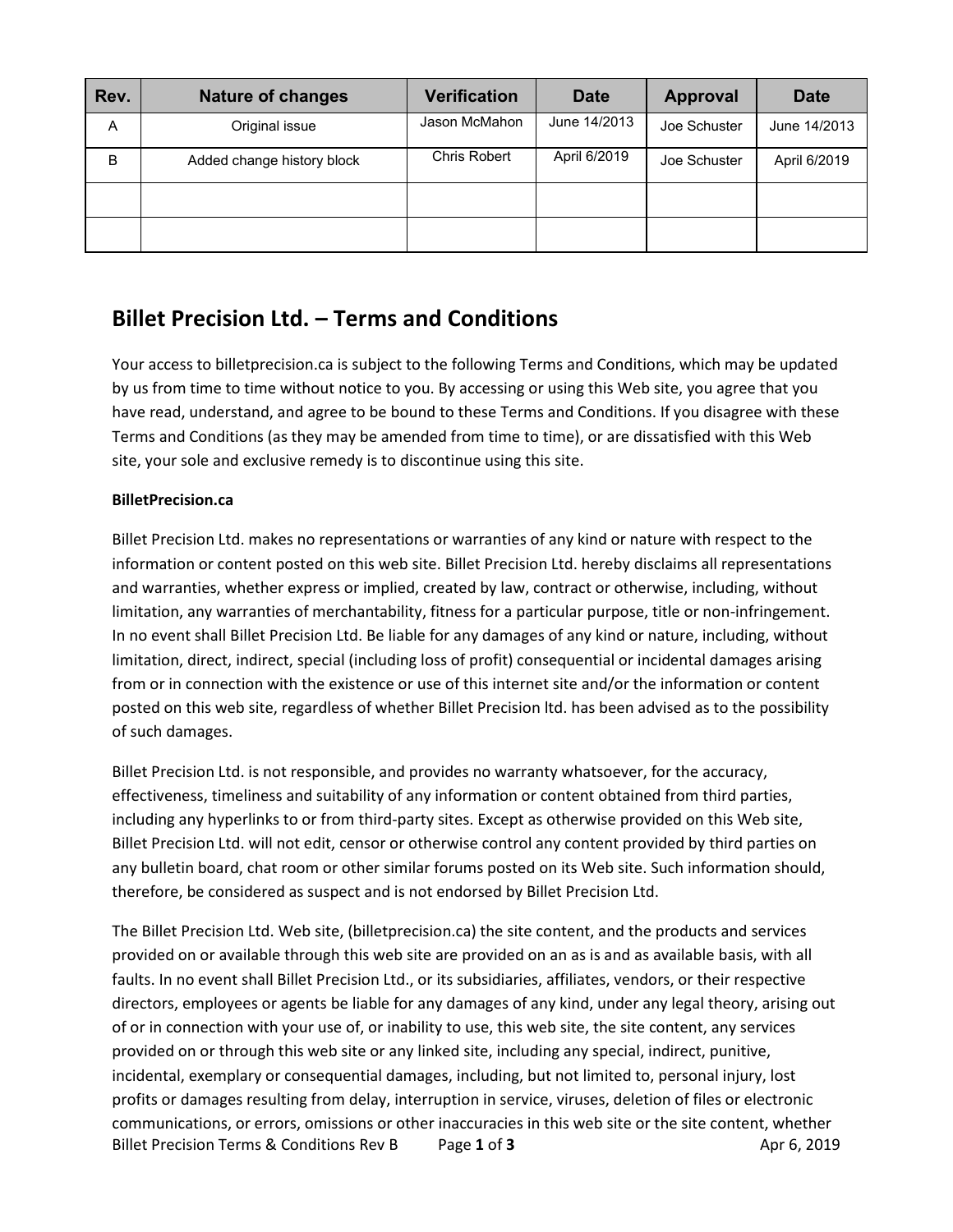or not there is negligence by Billet Precision Ltd. and whether or not Billet Precision Ltd. Has been advised of the possibility of any such damages.

### **Suppliers and Vendors**

• Billet Precision Ltd. reserves the right of final approval of product, procedures, processes, and equipment.

• Billet Precision Ltd. reserves the right to review and approve the Supplier/Vendor's Quality Management System. Standard QMS Requirements may include:

o All vendors providing Calibration Services must:

Maintain Certification to ISO17025, ISO10012-1, ANSI Z540-1 (or equivalent) or be otherwise approved by our organization.

- o Identify Calibration Standards used
- o Utilize Calibration Standards traceable to NIST

o Supplier/Vendor providing special processing must maintain a system for validating processes similar to that of a NADCAP program.

o Customer Directed sources must operate in accordance with approved specifications and standards as dictated and controlled by the customer in question.

• The Supplier/Vendor shall maintain the proper identification and revision status of specifications, drawings, process requirements, inspection/verification instructions and other relevant technical data.

• Billet Precision Ltd. reserves the right to designate requirements of test specimens for design approval, inspection/verification, investigation or auditing.

• The Supplier/Vendor is required to:

o Notify our organization of nonconforming product.

o Obtain Billet Precision Ltd.'s approval for nonconforming product disposition.

o Notify Billet Precision of flow in product and/or process, changes of suppliers, and changes of manufacturing facility locations.

o Provide Billet Precision Ltd with the applicable requirements including customer requirements.

• The Supplier/Vendor is required to retain all Records associated with the Purchase Order as required by contract.

• The right of access by our organization, our customers and regulatory authorities to the applicable areas of all facilities, at any level of the supply chain, involved in the order and to all applicable records.

• The Supplier is expected to be aware of their contribution to product or service conformity; their contribution to product safety; and the importance of ethical behavior.